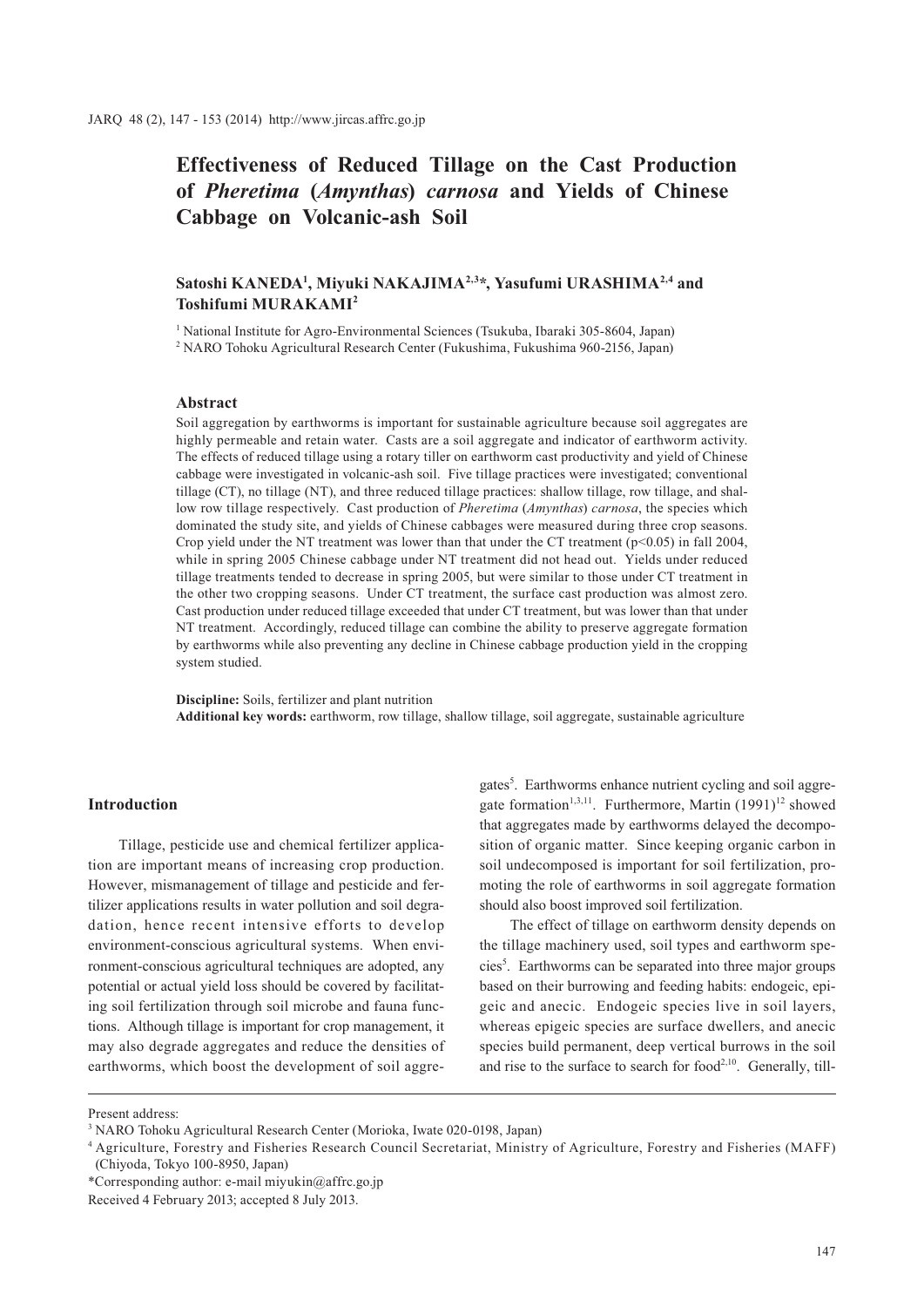age harms all these earthworm groups, particularly epigeic and anecic species<sup>5</sup>, whereas endogeic species sometimes proliferate if tillage adds organic material to the soil<sup>5</sup>. Ploughing is a conventional tillage method in Western countries, and the effects of tillage on earthworm communities have often been compared with those of non-inversion reduced tillage. During these studies, the adoption of noninversion reduced tillage, e.g. disc harrowing, increased the abundance of anecic and epigeic species compared with plough tillage<sup>6,8</sup>. Conversely, rotary tillers are conventionally used in Japan. To date, there have been no studies investigating how the tillage area and depth resulting from rotary tillage affects the role of earthworms in soil aggregate formation and earthworm density. Volcanic-ash soils are the dominant soil on Japanese agricultural land<sup>18</sup>. In addition to differences in tiller type, the effect of reduced tillage on Japanese agricultural land has not been well studied. Enami et al.  $(1999)^7$  showed that the negative effects of tillage on earthworm abundance were stronger in volcanic-ash soil than non-volcanic-ash soils, while the benefit of reduced tillage in terms of earthworm abundance and biomass only emerged in non-volcanic-ash soil (e.g. Ernst and Emmerling, 20098 ). In volcanic-ash soil, the negative effects of tillage on earthworms were investigated by Nakamura  $(1988)^{14}$  and Nakamura et al.  $(2003)^{15}$ , but the effects of reduced tillage on the role of earthworms in soil aggregate formation and density were not studied. Estimating the effects of reduced tillage on earthworms in volcanic-ash soil is useful for accelerating the functioning and use of earthworms in sustainable agriculture.

No tillage and reduced tillage would induce less destruction of soil aggregate and facilitate soil aggregate formation by earthworms. Promoting the soil aggregate structure would support sustainability, namely, long term productivities on which we can not detect the effects of soil aggregate formation in few years. Conversely, in some cases, environmentally friendly tillage decreased the crop yield in the short term. For carrying out sustainable agriculture, not only long term productivity and also short term productivity are needed. Therefore in this study the effects of reduced tillage using rotary tiller on the role of earthworms in soil aggregate formation as indicator of long term productivity and on the crop yield as short term productivity on a volcanic-ash soil were investigated.

### **Methods**

In the experimental field, the anecic earthworm species *Pheretima* (*Amynthas*) *carnosa* (Goto & Hatai, 1899), which grows to over 20 cm long, dominated, comprising over 95% of the total biomass in the field<sup>9</sup>. Therefore, we focused on this species in the study. Earthworms form soil aggregates by casting and exuding external mucus into the soil, which

acts as a soil-binding agent. Although anecic species excrete casts both onto the soil surface and into the soil, we could not distinguish between newly excreted casts and soil aggregates in the soil. In addition, it was difficult to collect casts deposited in the soil at no-till sites without disturbing the plots. Accordingly, surface cast production alone was often measured and used to indicate activity (e.g. Zeller and Arnone,  $1997^{19}$ , Sharpley et al.,  $2011^{17}$ ). Furthermore, a previous study showed a strong positive relationship between earthworm biomass and the surface cast production of *P.* (*A.*) *carnosa*<sup>9</sup>. Therefore, in this field experiment, surface cast production was measured to estimate the effects of tillage on earthworm casting activities. Two experiments and one field survey were conducted. A pot experiment was performed to confirm the validity of counting surface casts as an indicator of earthworm activities. In a previous study<sup>9</sup>, we investigated herbicidal effects on this species by measuring surface cast production under no-till sites. In the previous study, soil bulk density was the same between treatments. However, in this study, bulk density changed with tillage treatments and the bulk density of the tilled soil was low compared with no-till. In addition, the bulk density of the tilled soil increased due to the treading stress applied when farm work was done in the plots. If soil density affects earthworm casting behavior, we cannot estimate the role of earthworms in soil aggregate formation by measuring surface cast production between different tillage treatments. Moreover, a field experiment was performed to declare the effects of tillage on soil surface cast production and crop yield. During the field experiment, we could assess the initial effects of tillage on earthworms, because the study site had been managed as a no-till site for more than a decade. These data were obtained by counting the number of injured earthworms on the soil surface at the time of the first tillage. A field survey was performed to obtain data on the vertical distribution of earthworms. In this study, since tillage depth was manipulated between treatments, information on the vertical distribution of earthworms was useful to estimate the extent of earthworm damage caused directly by machinery.

#### **1. Field experiment**

#### (1) Study site

The study was conducted at the Department of Upland Farming, National Agricultural Research Center for Tohoku Region, Fukushima, Japan (37°43'N, 140°23'E; altitude 176 m a.s.l.). The soil was a humus-rich volcanic ash (an Umbric Andosol, according to the FAO classification; 55% sand,  $26\%$  silt and  $20\%$  clay)<sup>13</sup>. The air temperature and precipitation were monitored near the experimental field. Mean monthly air temperatures and monthly precipitation were calculated from the daily data. Precipitation from April to June in 2005 was less than that in 2004, while in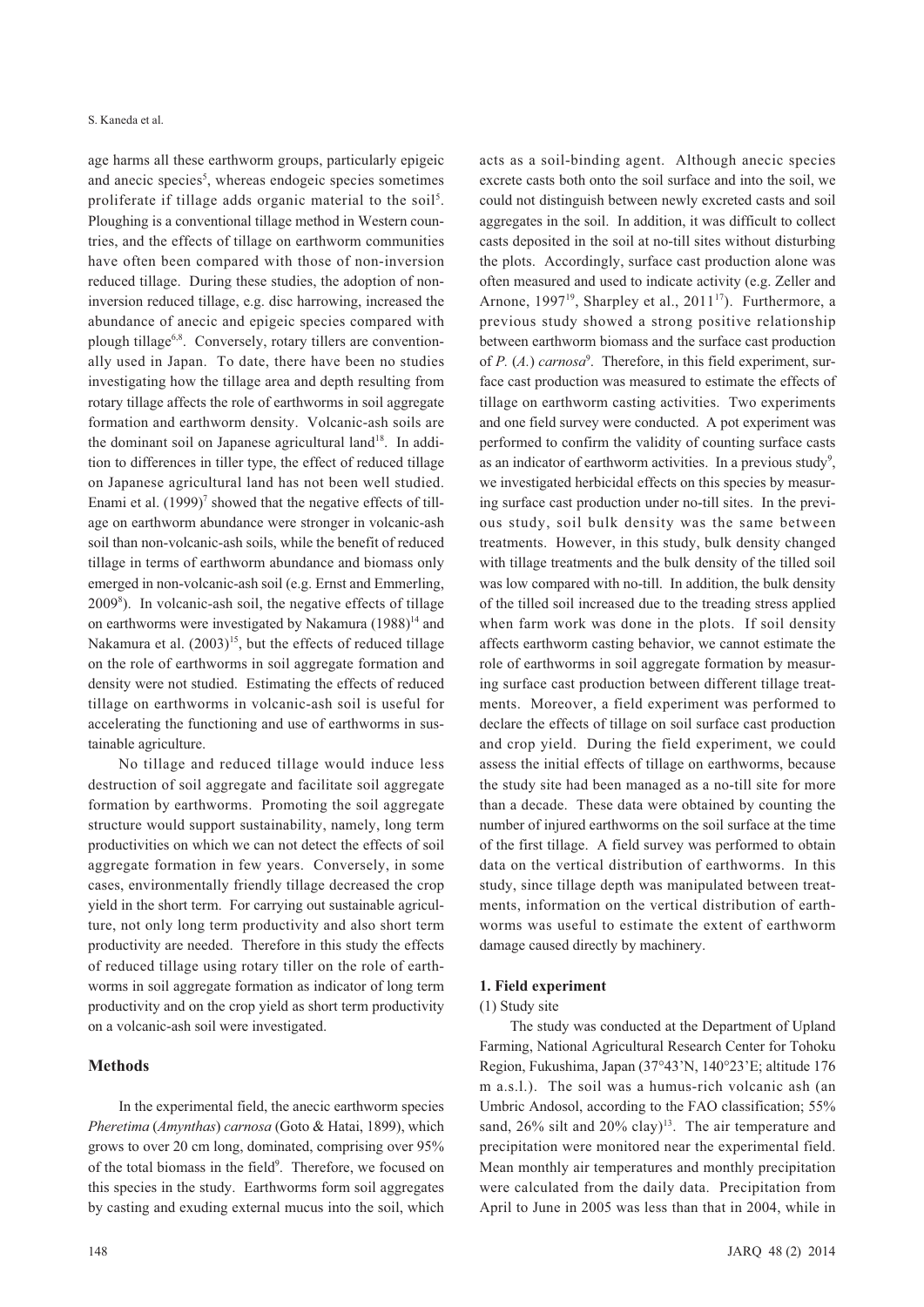October precipitation in 2004 exceeded that in 2005. The maximum average temperature over a month differed between the two years: the maximum average was in July 2004 and in August 2005 (Fig. 1).

# (2) Treatment

The field experiment was set up in a field measuring  $94 \times 30$  m. Five tillage practices were investigated; conventional tillage (CT), no tillage (NT), and three reduced tillage practices. For the reduced tillage practices, we manipulated the tillage depth and area to reduce the amount of soil disturbance. The whole surface of CT plots was tilled to a depth of 15 cm with a rotary tiller, while in the NT plots, Chinese cabbage was directly planted. Shallow tillage (ST) was conducted by tilling to a depth of 7 cm. Row tillage (RT) tilled to a depth of 15 cm, but tilled with a width of only 40 cm in an 80-cm width row for planting. In the RT treatment, the area tilled by the rotary tiller was half that in the CT treatment. Shallow row tillage (SRT) was done by tilling to a depth of 7 cm, but tilled with a width of only 40 cm. There was no litter on the surface in the tilled area. Conversely, there was some litter, which was dead weed on the surface in the no-tilled area. The experiments commenced in the fall of 2004 with three replicate plots  $(4 \times 7)$ m) per tillage treatment.

#### (3) Cropping

Chinese cabbage (*Brassica rapa* L. 'Oukou 65') was cultured in fall 2004, spring 2005 and fall 2005. Table 1 shows the field operation. Because the experimental field had been under no-till management for an extended period, in the first cropping, tillage was done twice. Weeding was done manually. Because the weed growth rate was high in spring, the second cropping involved weeding done twice, while herbicide was applied to every treatment in the second and third cropping. Chinese cabbage was transplanted by hand at rows spaced at 80 cm and a hill space of 40 cm within rows in every cropping. Chemical fertilizer was applied to the rows just before transplanting at a rate corresponding to approximately 18 kg N, 8 kg P, and 15 kg K per 10 a  $(1,000 \text{ m}^2)$  in all cropping seasons. A cyclo-di-urea  $(2$ oxo-4-methyl-6-ureidohexahydropyrimidine) mixed fertilizer (15% N, 15%  $P_2O_5$ , 15% K<sub>2</sub>O), which is a slow-release fertilizer was used in 39% of the total fertilizer.

# (4) Measurement

To measure the effects of tillage treatments on surface cast production, soil surface casts were collected before the tillage of the first cropping during twelve days and approximately weekly during each cropping period. Fresh casts were collected from a quadrat of  $80 \times 80$  cm located at the center of each plot, whereupon they were dried at 105°C and weighed.

Damaged earthworms on the surface were counted in the RT and SRT plots after the first tillage, on 26 August, 2004.

Reduced Tillage Impacts on Earthworm Cast Production



**Fig. 1. Monthly precipitation (bars) and temperature (solid line) during the experiment**

**Table 1. Field operation in field experiment**

|                              | 2004              | 2005              | 2005    |
|------------------------------|-------------------|-------------------|---------|
|                              | fall              | spring            | fall    |
| Tillage                      | 26 Aug.<br>8 Sep. | 8 Apr.            | 1 Sep.  |
| Weeding                      | $26$ Aug.         | 28 Apr.<br>18 May | 11 Oct. |
| Herbicide application        |                   | 4 Apr.            | 30 Aug. |
| Chinese cabbage seeded       | 30 Aug.           | 16 Mar.           | 23 Aug. |
| Chinese cabbage transplanted | 13 Sep.           | 19 Apr.           | 12 Sep. |
| Chinese cabbage hervested    | 24 Nov.           | $21$ Jun.         | 24 Nov. |

Fresh heads of Chinese cabbage were weighed 60 days after planting. Fifty-six individuals were planted per plot, and only thirty individuals inside the plot were used to calculate the mean value. Undeveloped individuals, e.g. those whose heads were not formed, were not used to calculate the mean value.

### **2. Pot experiment**

The effects of tillage on soil bulk density and soil surface cast production were measured for validation as a sampling surface cast in the field experiment. Soil core samples were collected in five replications from the NT, CT without treading stress (T), and CT with treading stress (TS) plots. Polycarbonate tubes (10.5 cm in diameter, 12 cm high) were inserted to a depth of 10 cm, and then gently pulled out. The upper opening of the core was covered with a screen mesh made of polyester to prevent the earthworms from escaping, while the bottom of the core was covered with polycarbonate. As food, 1.93 g (105°C dry weight basis) of centipede grass (*Eremochloa ophiuroides* (Munro) Hack.) was placed on the surface and one worm (average fresh weight 4 g) was inserted into each pot. The core was kept in a climate chamber, the temperature of which was controlled at 22.5°C during the day with 52700 lux (12 h) and at 20°C overnight (12 h). Relative humidity was controlled at 70% during the day, and 75% overnight. Soil surface casts were collected eight and fifteen days after the start of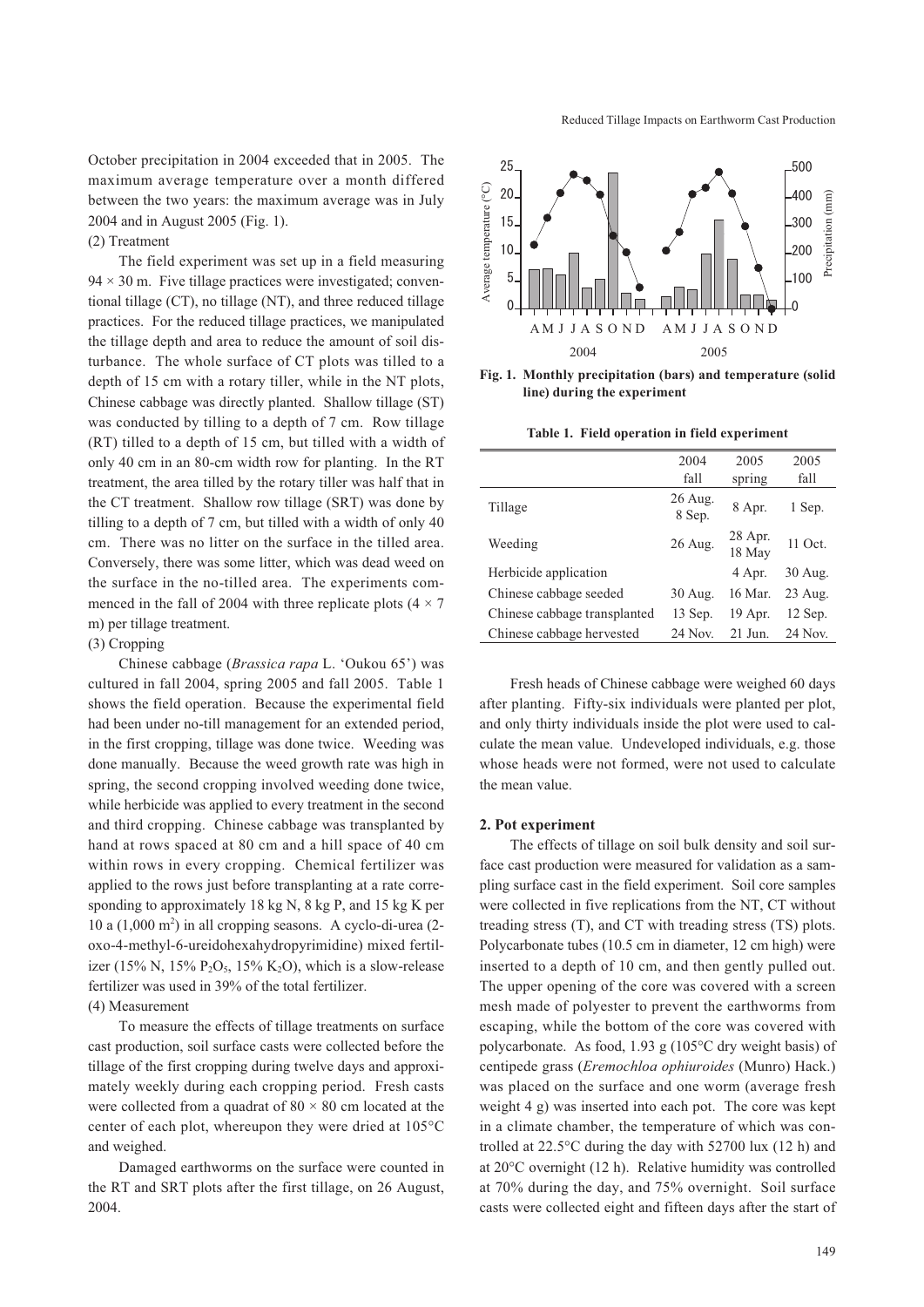the experiment respectively, and weighed (105°C dry weight basis).

## **3. Field survey**

The vertical distribution of *P.* (*A.*) *carnosa* was investigated during one year in an adjacent study plot, which had been under no-till conditions. Soil samples were taken from depths of 0-5, 5-25 and 25-40 cm in October 2003, February, June, August, and November 2004. For the second tillage, on 8 September, 2004, sampling was performed at soil depths of 0-7, 7-15 and 15-40 cm. Six soil profiles ( $25 \times 25$ ) cm) were excavated at all sampling times and earthworms were removed from the soil by hand-sorting. Only the subadults and adult density were counted because only they could be identified.

### **4. Data analysis**

The effects of tillage on cast production and soil bulk density in pot experiment were estimated by one-way ANOVA and a Tukey-Kramer's honestly significant difference test, while the effects of tillage and cropping season on cast and Chinese cabbage production were estimated by repeated measures ANOVA. The mean value of thirty Chinese cabbage head samples was used for statistical analysis. To obtain normal distributions for the data before conducting ANOVA, the cast weight and weights of the heads of Chinese cabbage were transformed to  $log(x + 1)$ , but the



**Fig. 2. Effects of tillage treatments on the yield per Chinese cabbage (head weight)**

Error bars indicate  $\pm$ SE. CT: conventional tillage; RT: row tillage; ST: surface tillage; SRT: surface row tillage; NT: no tillage

\*: There were no heads of Chinese cabbage in NT in spring 2005. Different characters show statistically significant differences after Bonferroni corrections (α initial=5%).

original mean values are presented in Figs. 2 and 3. When significant interaction between treatment and cropping season was detected, the tillage effects were analyzed at each cropping season with Bonferroni correction. Analyses were carried out using SPSS 11.0.1J for Windows (SPSS Inc., Chicago, IL, USA).

# **Results and Discussion**

# **1. Validation as sampling surface cast in the pot experiment**

If the soil density affected earthworm casting behavior, for example high soil density increased earthworm surface casts, this would prevent us from using surface casting activity as an indicator of soil aggregate formation by earth-



**Fig. 3. Tillage effects on surface cast production rate in field experiment**

Error bars indicate ±SE. CT: conventional tillage; RT: row tillage; ST: surface tillage; SRT: surface row tillage; NT: no tillage.

Different characters show statistically significant differences after Bonferroni corrections (α ini- $\text{tail}=5\%$ ).

**Table 2. Effects of tillage on soil bulk density and soil surface cast weight during 15 days in pot experiment (mean)**

|                                                                      | T. | TS. | - NT | D                                            |
|----------------------------------------------------------------------|----|-----|------|----------------------------------------------|
| Soil bulk density $g \text{ cm}^{-3}$ 0.729 a 0.816 b 0.925 c p<0.05 |    |     |      |                                              |
| Cast weight                                                          |    |     |      | $g$ pot <sup>-1</sup> 5.03 4.42 6.16 p=0.243 |

Data of cast weight show the total soil surface cast weight per pot during the experiment. Different characters show statistically significant differences in values in the Tukey-Kramer test ( $p<0.05$ ). T: CT without treading stress soil, TS: CT with treading stress soil, NT: NT soil.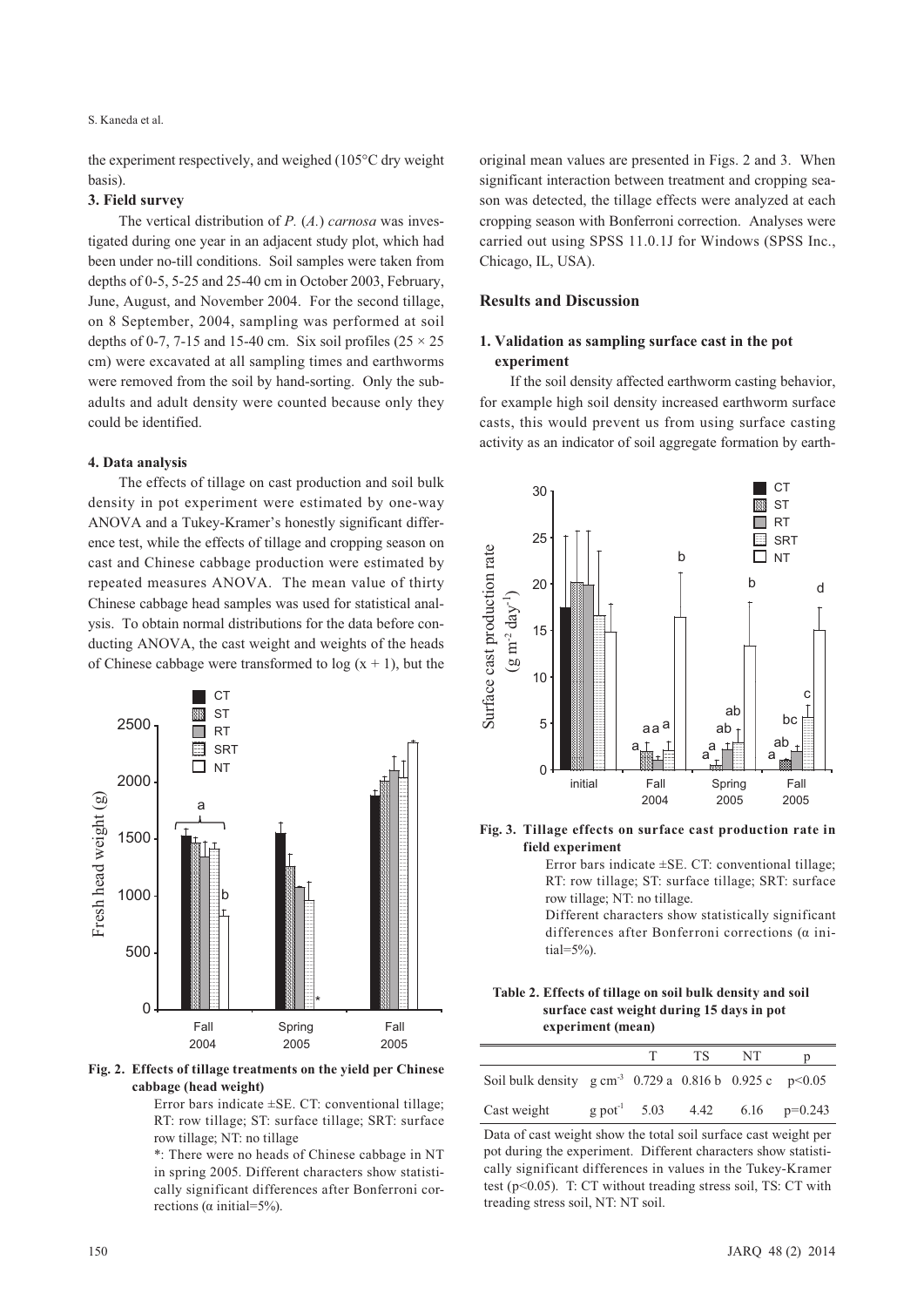worms. Although tillage affected soil density, soil density did not affect earthworm casting behavior (Table 2). Buck et al.  $(2000)^4$  also showed *Lumbricus terrestris*, which is the same habitat species as this experiment and produced an equivalent amount of cast between two soil densities. With this result we can assume it is valid to measure surface cast production to estimate the effects of tillage on the earthworm function as the soil aggregate formation due to the lack of any link between earthworm casting behavior and soil bulk density.

#### **2. Effect of tillage on Chinese cabbage yield**

In the fall of 2004, yields of Chinese cabbage under NT treatment were significantly less than those under reduced and conventional tillage treatments ( $p$ <0.05) (Fig. 2). Chinese cabbage did not head in spring 2005 in the NT treatment. Although the yields in ST, RT, and SRT plots tended to decrease compared with that under CT treatment in spring 2005, those under ST, RT, and SRT treatments were almost the same as the yields under CT treatment in the other two cropping periods. In NT treatment, the crop yield fluctuated between cropping, which would be mainly attributable to weed biomass. Even though we did not measure weed biomass, in the first cropping, weed biomass may be high in NT treatment, due to the non-use of herbicide. In the second cropping, despite using herbicide, two times of weeding were needed due to the weed proliferating in spring. Miura et al.  $(2008)^{13}$  also showed weed biomass was higher in spring than fall in adjacent experimental plots. In the third cropping, herbicide using, weeding practice and low weed growth rate would help achieve high NT treatment productivity.

Miura et al.  $(2008)^{13}$  showed that the yield of Chinese cabbage under no-tillage treatment was lower than that under conventional tillage. Our data were consistent with their study, and showed that reduced tillage helped to avoid a reduction in the Chinese cabbage yield.

# **3. Effect of tillage practices on earthworm casting activity**

There was no difference between treatments in soil surface cast production before tillage commenced. Cast production rates over all treatments before tillage com-

nificant differences between treatments.

After the first tillage, on 26 August, 2004, injured worms arising from tillage were counted on the soil surface in RT and SRT treatments. The numbers of worms were 3.3  $\pm$  0.9 and 8.3  $\pm$  1.8 (mean  $\pm$  S.E.) per plot in SRT and RT treatments, respectively (Table 3). The injured individuals died a few days later. Based on this observation, deep tillage induced a profound, direct negative effect on the earthworms. During the second tillage on 8 September, 2004, the vertical distribution proportions of earthworm were 20, 40 and 40% in the 0-7, 7-15, and 15-40-cm soil layers, respectively (Table 4), meaning there were few individual worms in the top 7 cm layer at the time of tillage. In addition, no earthworms were found in the 0-5 cm layer during the year (Table 5). Although slight differences emerged in the depth of the top layer between the two surveys, many individual worms remained under the shallow tillage layer.

Reduced Tillage Impacts on Earthworm Cast Production

menced were  $17.8 \pm 1.01$  g m<sup>-2</sup> day<sup>-1</sup> (mean  $\pm$  S.E.). The cast production rate in the NT plots was the highest in every cropping period (Fig. 3). During the first cropping, significant differences emerged between NT and the other treatments, while in the second cropping, there were statistically significant differences between CT and ST tillage treatments, and NT. In the third cropping, cast production rates in the different treatments increased in the following order CT, ST, RT, SRT, and NT, and there were statistically sig-

However, despite the fact many worms were present in the soil below 5 cm over the year, surface cast production declined significantly, even during the shallow tillage treatments (Fig. 3). The elimination of organic matter from the soil surface, mechanical damage caused to earthworms by machinery, and disturbance of the earthworm habitat are considered major negative factors of tillage on earthworms<sup>5</sup>. Generally speaking, surface organic matter is important for Anecic and Epigeic species<sup>5,16</sup>. Kaneda et al.  $(2009)^9$ showed that removing surface litter caused a reduction in the surface cast production of the same species, meaning decreasing surface litter by tillage would induce low surface cast production due to decreasing earthworm casting activity or escaping from tillage plots in this experiment. In addition to mechanical damage to earthworms, the elimination of organic matter from the soil surface and disturbance

**Table 3. The number of injured worms arising from tillage in the field experiment (mean ± S.E.)**

| Treatment  | Tillage depth | Number $plot-1$ |  |  |
|------------|---------------|-----------------|--|--|
| <b>SRT</b> | 7cm           | $3.3 \pm 0.9$   |  |  |
| RT         | 15cm          | $8.3 \pm 1.8$   |  |  |

Earthworms were sampled on 26 Aug., 2004. (n=3) SRT: Shallow row tillage treatment, RT: row tillage treatment.

**Table 4. The vertical distribution proportions of earthworms around the field experiment**   $plot (mean \pm S.E.)$ 

| Soil depth | Number $m^{-2}$ | $\binom{0}{0}$ |
|------------|-----------------|----------------|
| $0-7cm$    | $8.0 \pm 3.52$  | 20             |
| $7-15cm$   | $16.0 \pm 4.16$ | 40             |
| $15-40cm$  | $16.0 \pm 5.92$ | 40             |

Earthworms were sampled on 8 Sep., 2004. (n=6)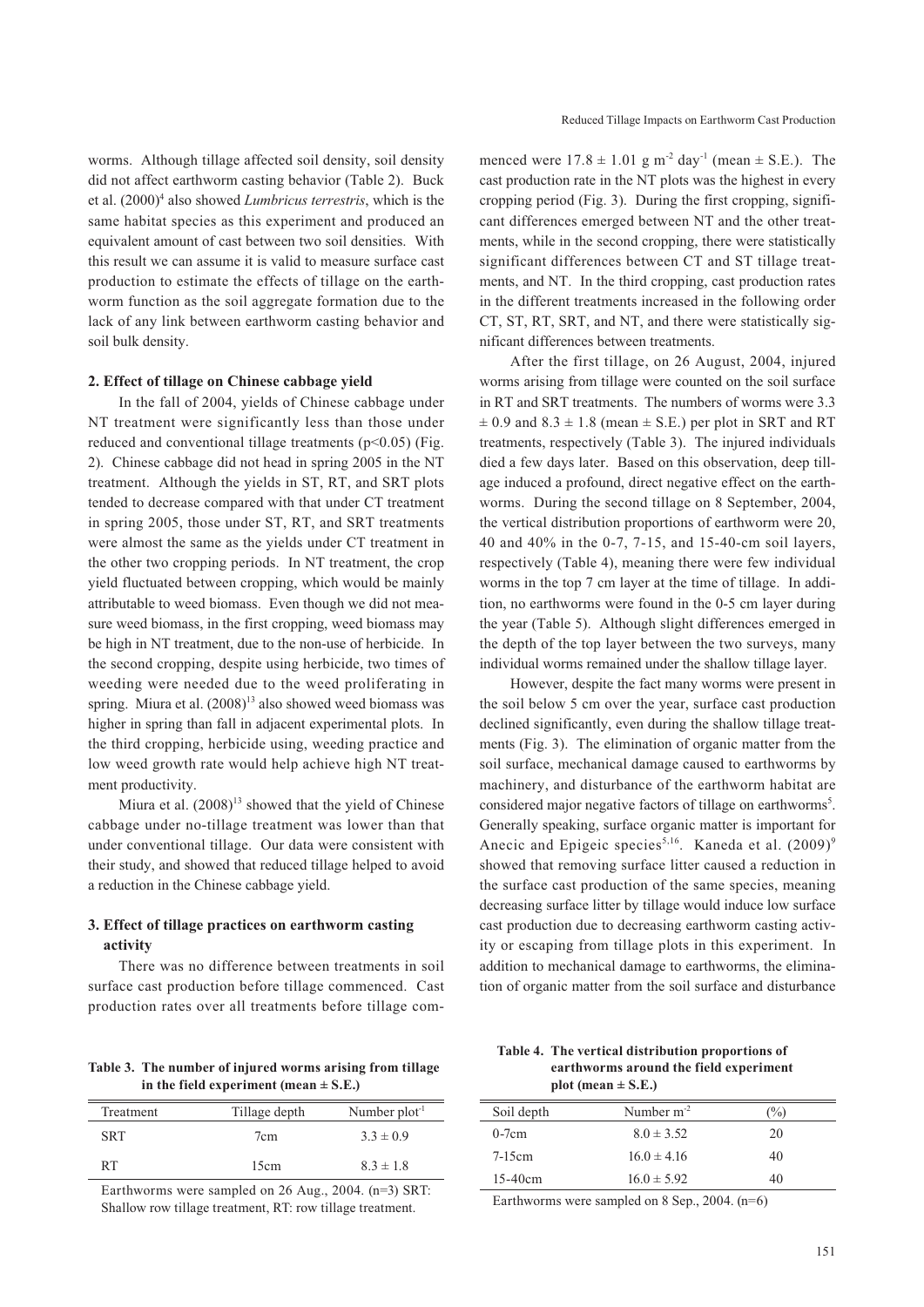| III the field survey         |               |             |          |          |            |
|------------------------------|---------------|-------------|----------|----------|------------|
|                              | Sampling date |             |          |          |            |
|                              | 2004<br>2003  |             |          |          |            |
|                              | 21 October    | 23 February | 2 June   | 4 August | 5 November |
| Total individuals (n)        | 4             |             | 9        | 4        |            |
| Vertical distribution $(\%)$ |               |             |          |          |            |
| $0-5$ cm                     | 0             | $\Omega$    | $\theta$ | $\theta$ | 0          |
| $5-15$ cm                    | 25            | $\Omega$    | 100      | $\theta$ | 100        |
| $15-25$ cm                   | 75            | $\theta$    | $\theta$ | 75       | $\theta$   |
| $25-40$ cm                   | 0             | 100         | 0        | 25       | $\theta$   |

**Table 5. Vertical distribution of** *Pheretima* **(***Amynthas***)** *carnosa* **and total numbers of individuals in the field survey**

of their habitat induced by tillage apparently decreased cast production in this experiment.

Nakamura (1988)<sup>14</sup> and Nakamura et al.  $(2003)^{15}$  found that tillage adversely affected earthworm density in volcanic-ash soil. Miura et al.  $(2008)^{13}$  showed that surface cast production under conventional tillage was lower than under a no-tillage system. Results in this study were consistent with previous research, and revealed that soil surface cast production in reduced tillage treatments was lower than that in the NT treatment, but exceeded that in the CT treatment. This result is applicable to the same type of anecic species, but for epigeic and endogeic species, further research into the effects of reduced tillage is needed.

# **Conclusions**

This study investigated the reduced tillage effect on earthworm cast production and the yield of Chinese cabbage on volcanic-ash soil. Yields under reduced tillage treatments tended to decrease in spring 2005. At other times, however, yields under reduced tillage treatments were almost the same as those in the CT treatment. Conversely, soil surface cast production under the reduced tillage treatments was lower than that under the NT treatments, but exceeded that under the CT treatment. These results indicate that reduced tillage can help preserve aggregate formation by earthworms and prevent any reduction in yield in Chinese cabbage production in the cropping system studied. Soil aggregate formation is strongly linked to soil fertility. Namely, reduced tillage should keep and facilitate soil fertility without decreasing the crop yield.

### **Acknowledgements**

We wish to thank Mr. Shishido, R., Mr. Kan T. and Mr. Yoshida M. at the National Agricultural Research Center for Tohoku Region, for their help with fieldwork. We also wish to thank Ms. Saito M. at the National Agricultural Research Center for Tohoku Region, for helping sample the casts. We also acknowledge Dr. Miura S. at

the National Agricultural Research Center for helpful discussion. S. K. was supported by a grant from the JSPS (Japan Society for the Promotion of Science) Research Fellowships for Young Scientists. This study was partially supported by a Grant-in-Aid for Scientific Research (C) (21880051)

#### **References**

- 1. Bossuyt, H. et al. (2005) Protection of soil carbon by microaggregates within earthworm casts. *Soil Biol*. *Biochem*., **37**, 251-258.
- 2. Bouché, M. B. (1977) Strategies Lombriciennes. *Ecol. Bull.*, **25**, 122-132.
- 3. Brown, G. G. (1995) How do earthworms affect microfloral and faunal community diversity? *Plant Soil*, **170**, 209-231.
- 4. Buck, C. et al. (2000) Influence of mulch and soil compaction on earthworm cast properties. *Appl. Soil Ecol*., **14**, 223- 229.
- 5. Chan, K. Y. (2001) An overview of some tillage impacts on earthworm population abundance and diversity—implications for functioning in soils. *Soil Till*. *Res*., **57**, 179-191.
- 6. Edwards, C. A. & Lofty, J. R. (1982) The effect of direct drilling and minimal cultivation on earthworm populations. *J*. *Appl*. *Ecol*., **19**, 723-734.
- 7. Enami, Y. et al. (1999) Use of soil animals as bioindicators of various kinds of soil management in northern Japan. *JARQ*, **33**, 85-89.
- 8. Ernst, G. & Emmerling, C. (2009) Impact of five different tillage systems on soil organic carbon content and the density, biomass, and community composition of earthworms after a ten year period. *Eur*. *J*. *Soil Biol*., **45**, 245-251.
- 9. Kaneda, S. et al. (2010) Effects of herbicides, glyphosate, on density and casting activity of earthworm, *Pheretima* (*Amynthas*) *carnosus*. *Dojyohiryou gakkaishi* (*Jpn*. *J*. *Soil Sci*. *Plant Nutr*.), **80**, 469-476 [In Japanese with English summary].
- 10. Lee, K. E. (1985) *Earthworms: their ecology and relationships with soils and land use*. Academic Press, Sydney, pp. 411.
- 11. Marinissen, J. C. Y. & De Ruiter, P. C. (1993) Contribution of earthworms to carbon and nitrogen cycling in agro-ecosystems. *Agric*. *Ecosys*. *Environ*., **47**, 59-74.
- 12. Martin, A. (1991) Short- and long-term effects of the endogenic earthworm *Millsonia anomala* (Omodeo) (Megascolecidae Oligochaeta) of tropical savannas on soil